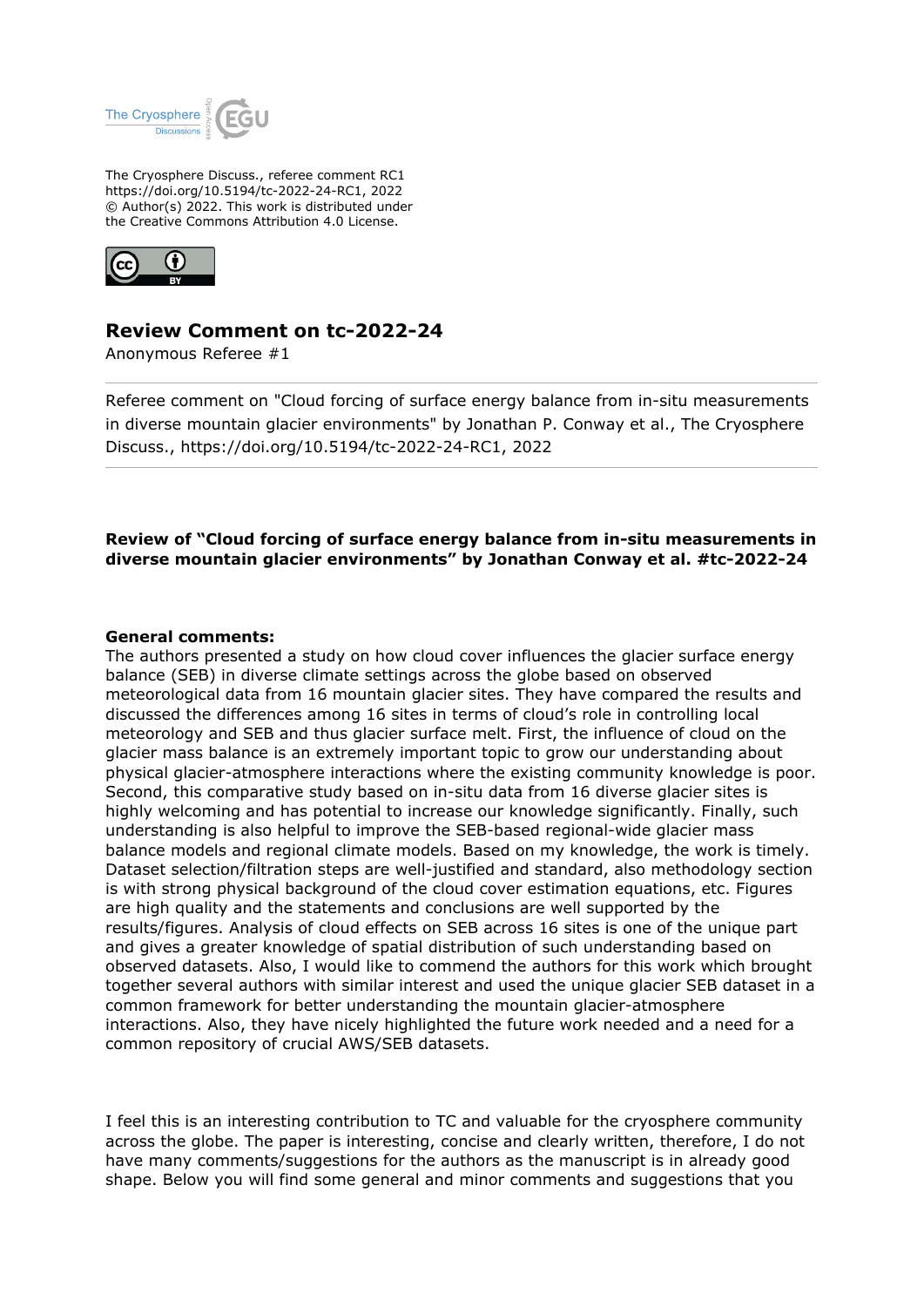might find helpful to improve the quality of the manuscript.

### **Specific comments:**

1. L164: I understand the data scarcity of such high-quality glacier AWS datasets, but don't you think data of 10-days from a month is a bit under-represented the monthly features/statistics? Or how about half a month (15-days) considering limited data for each site, also could be better-justified? If you agree, I do not think it would take much time to consider.

2. In Figure 5, I am a bit surprised to see the overcast cloud fraction in July for CHHO/Chhota Shigri Glacier. It's very small, compared to other Himalayan glaciers (Yala, Mera etc.). However, I am aware that Chhota Shigri area is a monsoon-arid transition zone, where monsoon clouds don't penetrate much (Azam et al., 2014), but such small overcast cloud fraction days are surprising. Or is it due to not having complete-month data in July, as I see in Azam et al. 2014 it starts from 8 July 2013? In that case I believe it is quite under-represented. Otherwise, it is worth putting a small note on the figure caption about this.

3. Section 3.4: How the melt pattern (frequency/amount etc.) gets influenced due to positive  $\mathsf{Q}_\mathsf{L}$  during summer in the Himalayan sites, for example, in Chhota Shigri, Yala, Mera, you get positive  $Q_L$  during summer, though it is not a significant amount. Is there any impact of clear-sky/overcast conditions in  $\mathsf{Q}_\mathsf{L}$  overall? Is it worth explaining briefly here?

4. Section 4.2: Although the authors choose to say that there is no relationship or not easy relationship between melt energy  $(Q_M)$  CE and latitude/air temperature, but from Figure 12, I think that the relationships are a bit clearer than with altitude or RH or SWin CE. In that case it is worth discussing briefly why there could be a bit clear relation between melt energy  $(Q_M)$  CE and latitude/air temperature? Or is it due to the higher latitude sites or maritime influence? Can you comment on this! This brings me to another important point: you should mention which glaciers are maritime/very high-altitude in Table 1, you can create a new column and mark them or find an easy way. This will give a quick idea to the readers and they can correlate better among the diverse climate/sites.

#### **Figure and Table:**

Figure 1: Here authors may cite the RGI 6.0 (RGI Consortium, 2017) in the caption, as they have used it in this figure, but I did not see any citation in the reference list. Also, you could mention the background image of this map (Natural Earth?).

Table 1: Latitudes and Longitudes digits/decimals are not consistent, some with three decimals and some two. I would have made them two decimals for all sites.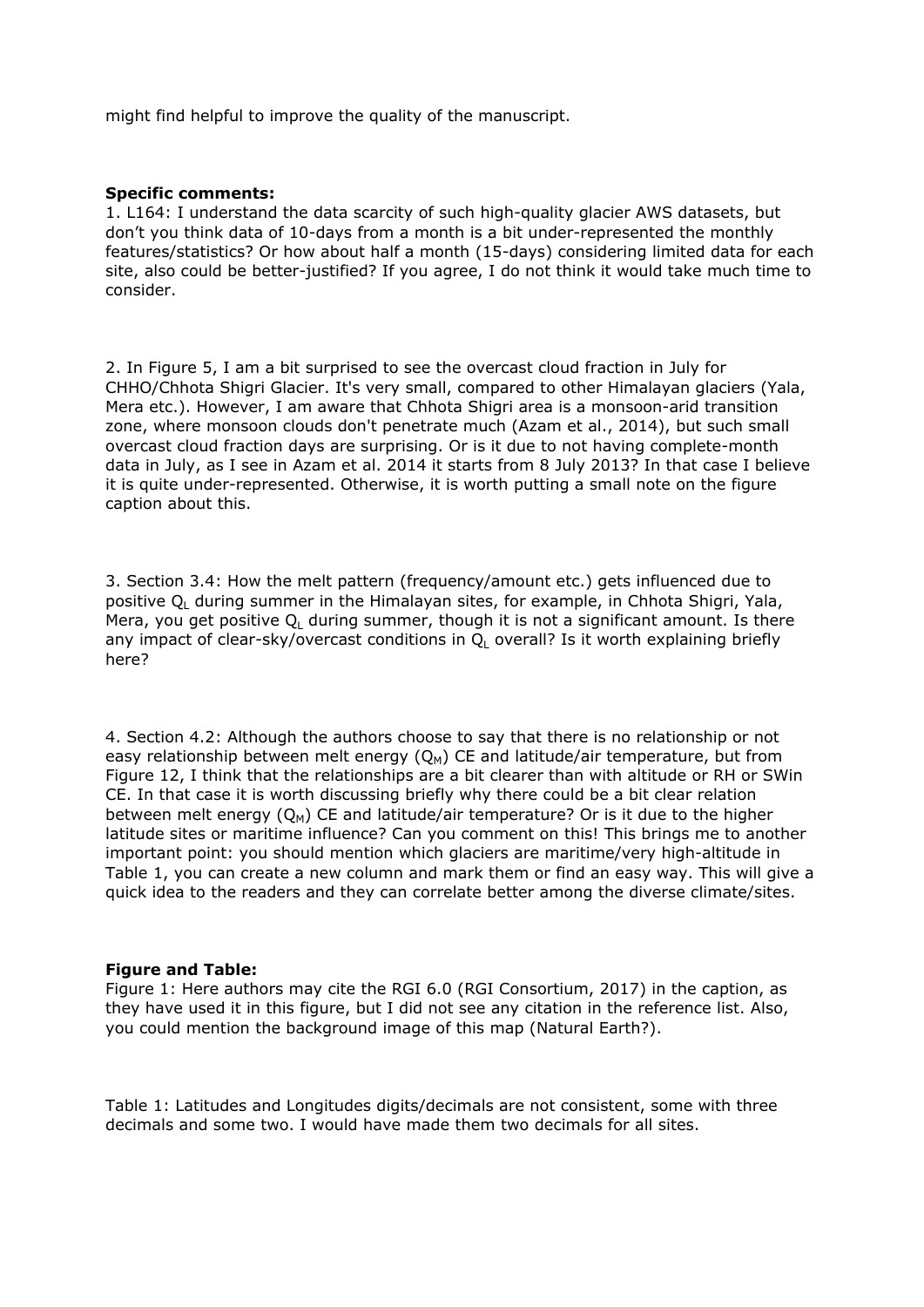Figure 3: Does the colors mean anything? If yes, you can briefly mention in the caption, else you may remove the colors.

### **Minor/technical comments:**

L57: You could put  $T_s \geq 0$  °C or > -0.1 °C in parenthesis.

L58: Please expand: w.e. (water equivalent) within the parenthesis, I see it first appears here in the manuscript.

L70: What do you mean by highly reflective glacier surfaces? Do you mean fresh snow? You may mention a few as e.g.

L71-73: Although the paper by Mandal et al. (preprint in TCD) is still in discussion stage, they showed that sublimation is also considerably reduced (about 2-3 times) due to clouds in the Chhota Shigri Glacier area-one of the sites in your present study.

L99: I think you should expand the abbreviation of AWS here, because it first appears here and removes it from L107.

L105: surface energy balance  $\rightarrow$  SEB

L107-109: Remove 'balance' after radiation.

L124-125: NORD and CHHO are not expanded here, so it is a bit hard to follow, or can you cite Table 1 somewhere here, so that readers can quickly go to Table 1 and see what these short names refer.

L170: In equation 3, you have not mentioned about the sigma (σ)/ Stefan–Boltzmann constant. As you have mentioned details about all other variables/parameters, I would have mentioned for a bit easy read.

L195: For partly cloudy, isn't it should be  $0.2 > N_{\epsilon} < 0.8$ ? Please correct.

L204: Is it important to keep the last part of the sentence 'SWin does not provide meaningful values during the night time'? I would have deleted it because it is relatively understood that SWin is up only during daytime.

L221: Can you cite someone here, as you say 'In studies of net radiation', where they defined CE as the difference between average and clear-sky conditions.

L250: Partial cloud  $\rightarrow$  partly-cloudy, and elsewhere (e.g., L255, L265 and elsewhere). L244: In caption, add comma after  $\epsilon_{cs}$ 

L289: W m-2  $\rightarrow$  W m<sup>-2</sup>

L289-291: Which three sites? It is difficult to identify them easily from 16 sites/legends, can you mention them in parenthesis?

L303: Here you write melt-season, elsewhere it is melt season.

L308: wind climate or wind system?

L341: I would have written clearly: In contrast to the percentage of hours with surface melt. Otherwise, for the general readers it is a bit rethinking what is fraction of time with melt.

L355: Evaporation because of T<sub>s</sub>  $\geq 0$  °C or  $>$  -0.1 °C? You can quickly mention within the parenthesis for easy read for other/general readers.

L403-405: Here I think you should mention the colder and warmer sites, at least a few, in parenthesis. Else, until here the readers have already forgotten which sites are colder/warmer because there are 16 sites across the globe.

L406-407: Is it proper to say it as correlation here? Or would you go with relationship, but again then relationship comes two times. You may find some other words. Cite Figure 12h after the albedo part.

L490: Conclusion does not have any section number. Maybe some formatting issue.

L491: How about, .... and surface energy balance over glaciers from very different...? L504: Clear-skies.

L515: This sentence is similar to L480. Or you may remove it from L480 and combine it here in the Conclusion.